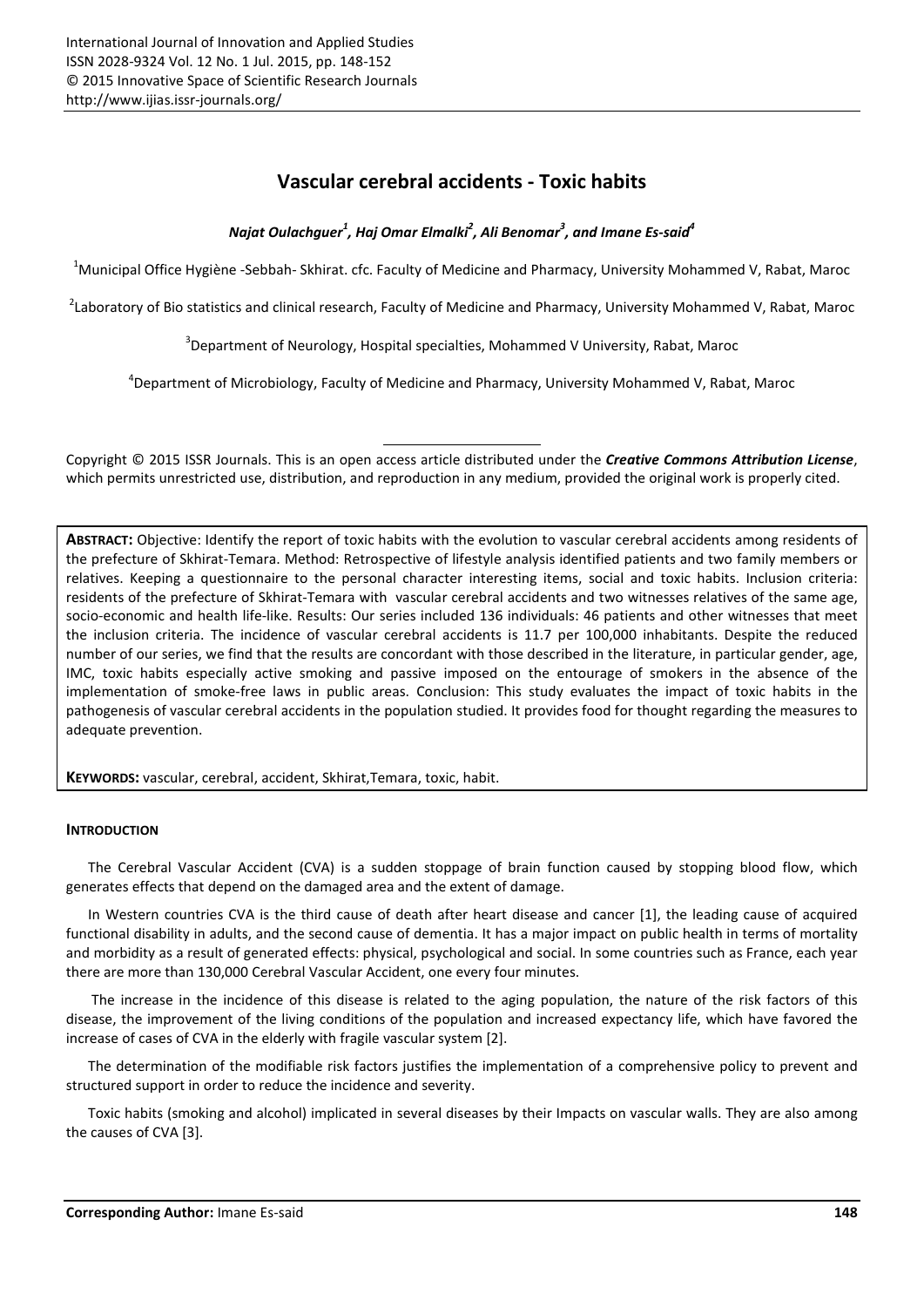Our study concerned the population of the city of Skhirat- Temara, to determine among victims of CVA patients the existence of relationship between substance abuse and the onset of CVA.

# MATERIAL AND METHODS

# 1 MATERIALS

The move towards a CVA may be secondary to a set of lived element in the patient's previous life.

# 1.1 WORKING METHODOLOGY

This is a case-control study of the population of the prefecture of Skhirat-Temara; from January 2011 to July 2014. The case is the patient who had a CVA, witnesses in number 2 are selected from members of the patient's family, if possible with the same gender, an age close to that of the patient, or the partner if a neighbor with similar living conditions.

We used a questionnaire to several items that we made complete by the investigating physician: a questionnaire for the patient with CVA and living in the prefecture of Skhirat-Temara, and two witnesses.

# 1.2 PRESENTATION OF THE PREFECTURE OF SKHIRAT-TEMARA (PST):

Prefecture Skhirat -Temara is located 20 km south of the capital Rabat. Covering an area of 1071.94 km2.

The clinical study concerned the population of the PST, divided into ten cities including five urban and five rural shown in Table (Table 1)

| Communes                          | <b>Number of Inhabitants [4]</b> |  |  |
|-----------------------------------|----------------------------------|--|--|
| Urban commune of Temara           | 225084                           |  |  |
| Urban commune of Harhoura         | 9241                             |  |  |
| Urban commune of Skhirate         | 42580                            |  |  |
| Urban commune of Aïn Aouda        | 25105                            |  |  |
| Urban commune of Aïn Attig        | 17154                            |  |  |
| Rural commune of Mers El Kheir    | 14 4 8 8                         |  |  |
| Rural commune of de Sebbah        | 12 912                           |  |  |
| Rural commune of El Menzeh        | 5999                             |  |  |
| Rural commune of Oum Azza         | 10 530                           |  |  |
| Rural commune of Sidi Yahya Zaers | 28 773                           |  |  |
| Total                             | 866<br>391                       |  |  |

# *Table 1. Distribution of Population by rural communities and urban:*

# 1.3 THE DIFFERENT PHASES OF THE STUDY:

The conduct of the study were divided into several phases (Table 2)

- Phase 1: This phase aims to focus on the health problem and its impact on the health profile and interactions with the system of life, the consultation of literature data and contact stakeholders.
- Phase 2: the choice of the working methodology based on a case-control study of the target population. The selected population is living in the prefecture of Skhirat-Temara constitutes a representative sample of the Moroccan population, as it integrates all the social strata of similar character to that of the general population.
- Phase 3: the completion of the study requires prior identification of the recruitment procedures of patients and diagnostic confirmation. To standardize the recruitment method, and also the diagnosis, a questionnaire that interests: sex, age, toxic habits, is completed by the same doctor who moves to the scene to identify all cases.
- Phase 4: the technical preparation of the project and patient recruitment.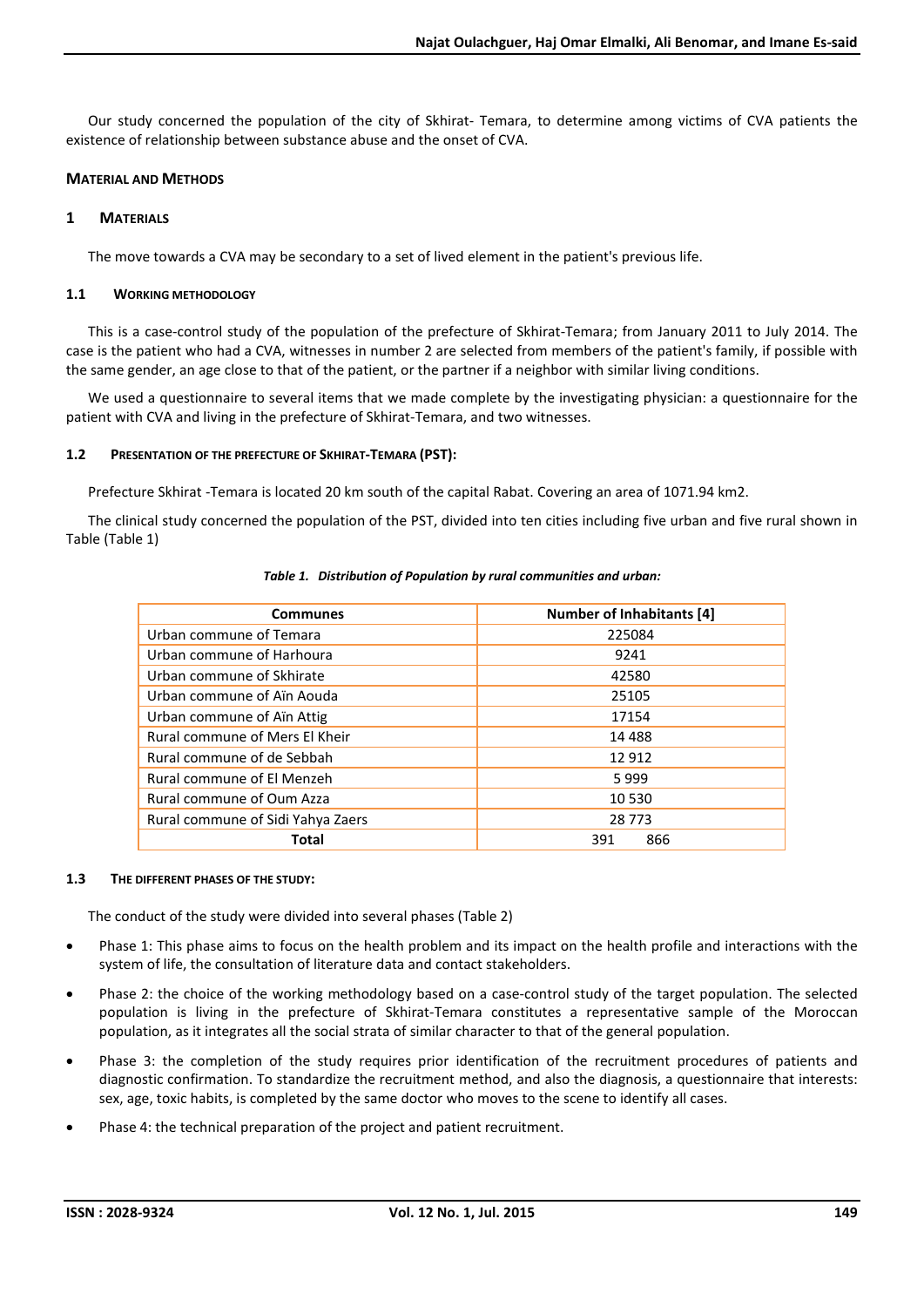#### *Table 2. Different steps of the study*

|                  |         | July 20 11- July 20 14<br>Juin 11<br>January 2011<br><b>May 11</b> |         |  |         |  |
|------------------|---------|--------------------------------------------------------------------|---------|--|---------|--|
| <b>Beginning</b> | Phase 1 |                                                                    |         |  |         |  |
| <b>Analysis</b>  |         | Phase 2                                                            |         |  |         |  |
| Design           |         |                                                                    | Phase 3 |  |         |  |
| Achievement      |         |                                                                    |         |  | Phase 4 |  |

# 2 METHOD

The natural history of CVA that passed the critical step and the stabilization of the condition, the patient is put at the disposal of his family. So he lost sight of and identification is very difficult.

The approaches:

- Regular passes at health facilities (SS): health center, provincial hospital for the information of the medical and paramedical personnel in search of diagnosed or followed in these structures. Also explain the contact arrangements
- A passage at the pharmacies in search of cases that can be known or followed outside of health facilities.

Following case identification, the doctor moves the scene to:

- Make sure of the diagnosis by clinical examination of the patient and his medical file if it exists, the type of treatment, the state of evolution and adaptation to the environment.
- To complete the questionnaires: one for the patient and two for family members or relatives.

The results are interpreted by:

- Statistical analyzes performed using SPSS software version 9.1.
- Statistical tests used in the analysis were varied bi Chi 2 tests.

#### **RESULTS**

Our study concerned 136 people, including 46 patients with CVA and other family members or relatives, with 97 men and 39 women. Participants in the study are all inhabitants of the PST. They belong to socioeconomic status variables.

The results obtained are reported in Table 3.

# *Table 3. Distribution of population by the variables studied*

|                           | <b>Variable</b> | <b>With CVA</b> | <b>Without CVA</b> | P value |
|---------------------------|-----------------|-----------------|--------------------|---------|
| <b>Sex</b>                | male            | 69 (71.1%)      | 28 (28.9)          | 0.043   |
|                           | female          | 21(53.8)        | 18 (46.2)          |         |
| <b>Age</b>                | <40             | $\Omega$        | 0                  | 0.279   |
|                           | 40-50 years     | 8 (80.0%)       | $2(20.0\%)$        |         |
|                           | > 50            | 82 (65.1%)      | 44 (34.9%)         |         |
| smoking                   | Non-smoking     | 33 (63.5%)      | 19 (36.5%)         | 0.036   |
|                           | smoking         | 57 (67.9%)      | 27 (32.1%)         |         |
| <b>Smoking inside the</b> | <b>Yes</b>      | 30 (56.6%)      | 23 (43.3%)         | 0.051   |
| house                     | <b>No</b>       | 59 (72.0%)      | 23 (28.0%)         |         |

Our series includes 97 men and 39 women the percentage of women who presented a CVA is 46.2% vs. 28.9% of men and  $p = 0.043$ 

The study population was divided into age group:

- In the age group of under 40 no detected cases
- For those between 40-50 years, 20% of population of this group (2 of 8 patients) had a CVA.
- As for the more than 50 years; was 35% (44 patients) of the population of this age who have a CVA.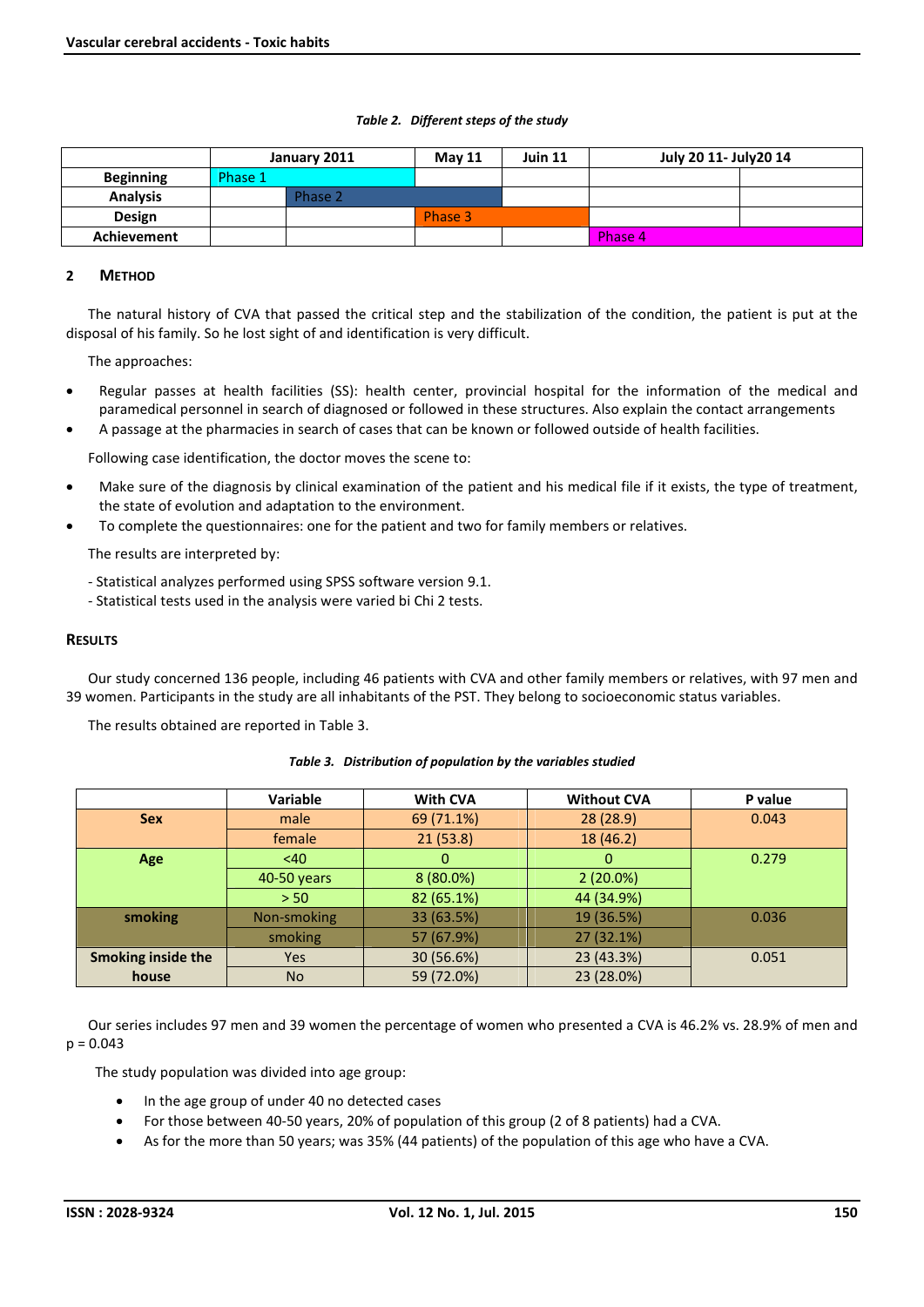Toxic habits especially active smoking is found in 32% of patients at 27 vs 19; p = 0.0365. Whereas passive smoking and that endangers the health of the exposed population, especially families and the entourage of the patients was 43% at 23 vs 23;  $p = 0.051$ 

Alcoholism "does not fit into the toxic habits" of our population is that for religious obligations.

# **DISCUSSIONS**

Our population includes all social strata, with a high proportion of disadvantaged and middle layer. However, the limitations of our study were the small number of patients, due to the lack of records of stroke or functional monitoring networks, basic data such as incidence, prevalence and mortality are not known with precision.

This study is one of the studies concerned with identifying the effects of toxic habits as risk factors for CVA among the Moroccan population. And it is based on a case investigation - witness, for the identification of CVA victim or not followed patients in health facilities. The study population consisted of 136 (46 patients and 90 controls) instead of 138 because, for two patients it was found that only one family member who meets the criteria for inclusion. The incidence of CVA in our population is 11.7 per 100,000. This is lower than that obtained in studies done in sub-Saharan Africa [5], this result is probably related to the non-identification by the survey of all CVA patients carrying. In our study we have 18 women with a CVA to 28 men. The difference is statistically significant, as shown in some studies also show a male predominance [6]. The male can be explained in this context that the men consult more, and are followed at the SS more than women, as men, especially those enrolled in a safety system can benefit of supported allowing them to monitor their health. The generalization of the whole population health insurance system can improve the management and visualization of CVA patients. In particular, women who after passing through the critical phase, they are delivered to their families.

This difference is not significant, even though the number of men is higher than women. [7] ; Which means sex is not a risk factor for the onset of a CVA. The classification by age of our series of study is required since the identification of the actual age is difficult at the lack of administrative document justifying age, especially among people in rural commune, sometimes even those urban municipalities, as the majority of them are new immigrants and date on their ID is estimated (lower by at least 5 years actual age); and preference was given to proceed with a classification by age; in the age group 40- 50 was identified 2 patients; and 44 for the portion over 50 years and no case for the portion under 40 years. The difference is highly significant. This means that age is a primary risk factor for CVA, and the risk of CVA increases dramatically with advancing age. Several reasons can be incriminated: physiological; socioeconomic, vascular fragility, changes in underlying conditions, the increase in life expectancy secondary to improving the living conditions of the Moroccan citizen are that the number of subjects is growth inducing the emergence of a number of disease related to the aging population, among other cardiovascular diseases generating CVA such as high blood pressure (hypertension) and secondary metabolic syndrome to change eating habits that have left the Mediterranean diet to a diet based on fast food rich in salt, fat, sugar…

To this is added the toxic habits: In the population studied one type of addiction is adopted: it is smoking. (32.1%) of the smoking population has presented a CVA, for over 30 years, as it has been shown by biological data [8] that low exposures to tobacco, are capable of activating platelet aggregation and cause acute hemodynamic changes that may lead to problems with blood circulation. It probably short-term pro thrombotic effects and in the longer term by encouraging the development of atherosclerosis. These effects were observed among both consumers active than passive consumers. [9] Thus, smoking increases the risk of cerebral ischemia and as it was shown by a meta-analysis [10], the risk is doubled. And as it was found in the population studied 43.3% of patients consume their cigarettes in public places especially at home which increases the risk for their families. The implementation of the law prohibiting the consumption of the public areas cigarette [11] proves mandatory if you want to protect the population and reduce the incidence of CVA.

# RECOMMENDATIONS

In a country like Morocco, good management CVA; to the shortage of specialists; the lack of specialized structures, non generalization of the safety system; appropriate steps are to be taken: primary prevention should focus on optimal control of the risk factors for CVA. It requires first recognition of CVA as a major public health problem. This forecast requires improving the means by adopting a political strategy based on two pillars:

 Access to care facilitated by the widespread social coverage, allowing medical and hospital care for the greatest number, a low cost or even free essential medicines, and improved accessibility…